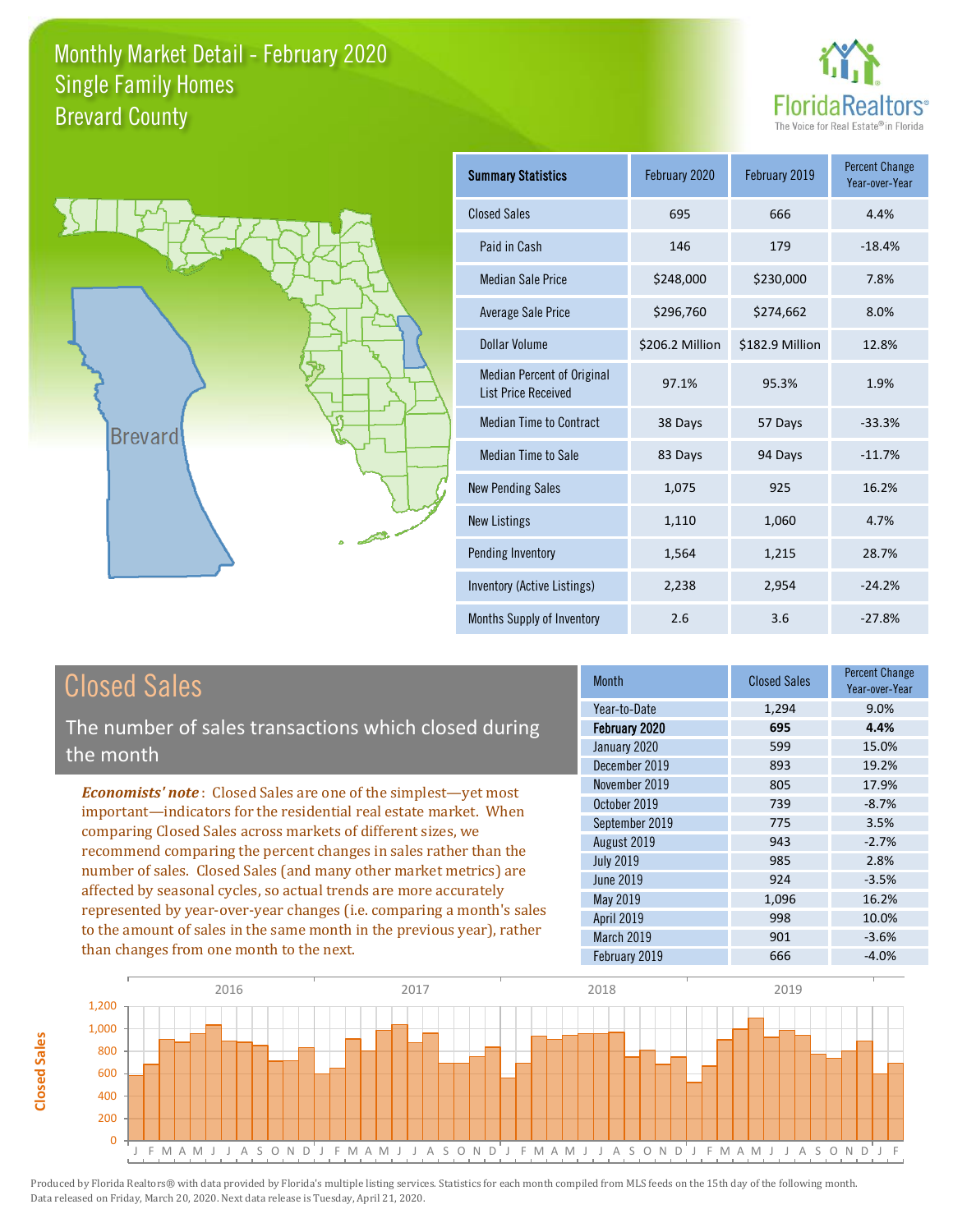this statistic should be interpreted with care.



208 14.3%

| Cash Sales                                                                     | <b>Month</b>     | <b>Cash Sales</b> | <b>Percent Change</b><br>Year-over-Year |
|--------------------------------------------------------------------------------|------------------|-------------------|-----------------------------------------|
|                                                                                | Year-to-Date     | 311               | $-5.8%$                                 |
| The number of Closed Sales during the month in which                           | February 2020    | 146               | $-18.4%$                                |
| buyers exclusively paid in cash                                                | January 2020     | 165               | 9.3%                                    |
|                                                                                | December 2019    | 168               | $-4.5%$                                 |
|                                                                                | November 2019    | 170               | 13.3%                                   |
|                                                                                | October 2019     | 162               | $-26.0%$                                |
| <b>Economists' note:</b> Cash Sales can be a useful indicator of the extent to | September 2019   | 154               | $-16.3%$                                |
| which investors are participating in the market. Why? Investors are            | August 2019      | 197               | $-10.9%$                                |
| far more likely to have the funds to purchase a home available up front,       | <b>July 2019</b> | 204               | 1.0%                                    |
| whereas the typical homebuyer requires a mortgage or some other                | June 2019        | 175               | $-9.3%$                                 |
| form of financing. There are, of course, many possible exceptions, so          | May 2019         | 229               | 12.3%                                   |



# Cash Sales as a Percentage of Closed Sales

The percentage of Closed Sales during the month which were Cash Sales

*Economists' note* : This statistic is simply another way of viewing Cash Sales. The remaining percentages of Closed Sales (i.e. those not paid fully in cash) each month involved some sort of financing, such as mortgages, owner/seller financing, assumed loans, etc.

| <b>Month</b>     | <b>Percent of Closed</b><br>Sales Paid in Cash | <b>Percent Change</b><br>Year-over-Year |
|------------------|------------------------------------------------|-----------------------------------------|
| Year-to-Date     | 24.0%                                          | $-13.7%$                                |
| February 2020    | 21.0%                                          | $-21.9%$                                |
| January 2020     | 27.5%                                          | $-5.2%$                                 |
| December 2019    | 18.8%                                          | $-20.0%$                                |
| November 2019    | 21.1%                                          | $-4.1%$                                 |
| October 2019     | 21.9%                                          | $-19.2%$                                |
| September 2019   | 19.9%                                          | $-19.1%$                                |
| August 2019      | 20.9%                                          | $-8.3%$                                 |
| <b>July 2019</b> | 20.7%                                          | $-1.9%$                                 |
| June 2019        | 18.9%                                          | $-6.0%$                                 |
| <b>May 2019</b>  | 20.9%                                          | $-3.2%$                                 |
| April 2019       | 20.8%                                          | 3.5%                                    |
| March 2019       | 20.8%                                          | $-7.1%$                                 |
| February 2019    | 26.9%                                          | $-3.2%$                                 |

March 2019 187 -10.5%

April 2019



Pct. of Closed Sales **Pct. of Closed Sales**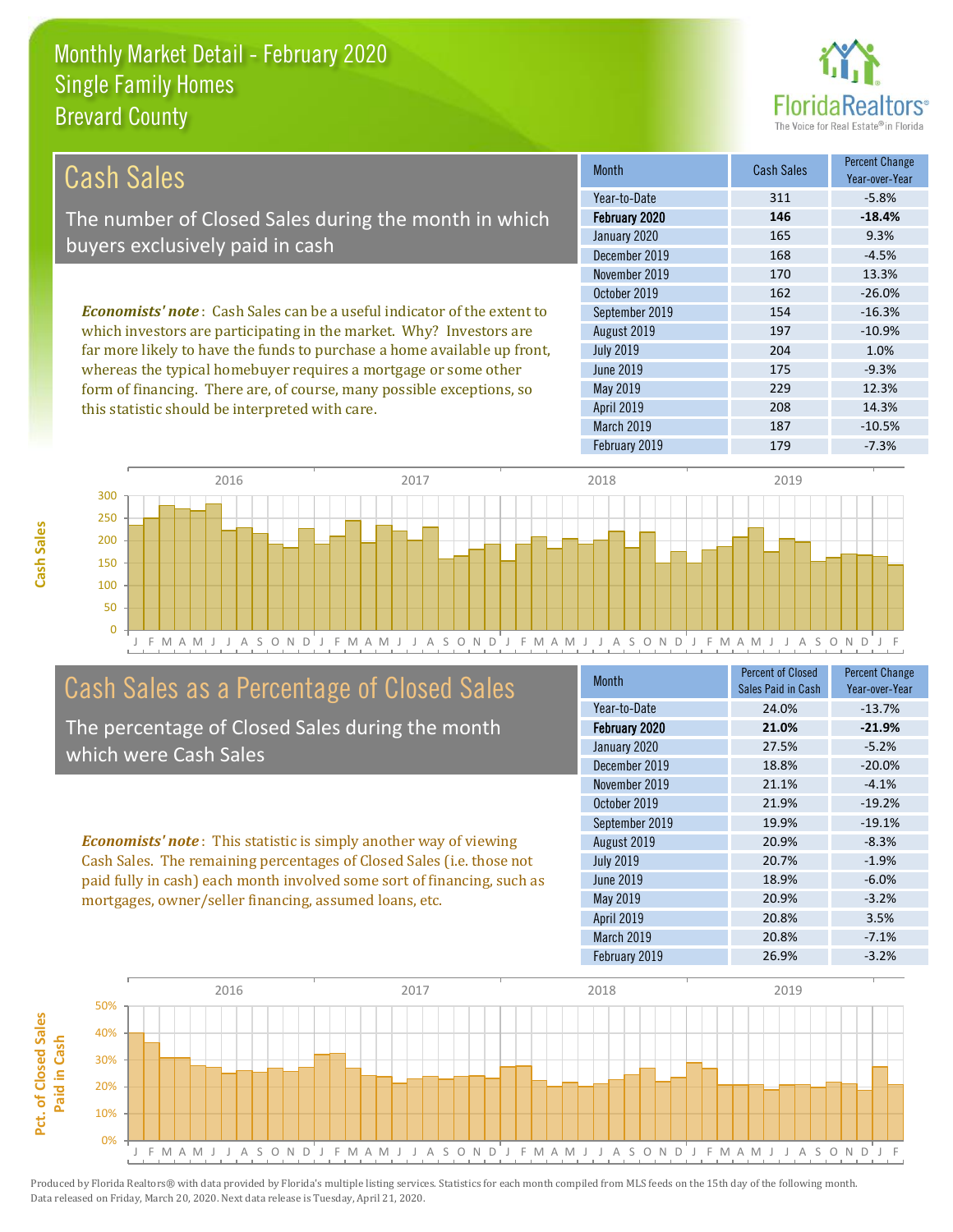

#### *Economists' note* : Median Sale Price is our preferred summary statistic for price activity because, unlike Average Sale Price, Median Sale Price is not sensitive to high sale prices for small numbers of homes that may not be characteristic of the market area. Keep in mind that median price trends over time are not always solely caused by changes in the general value of local real estate. Median sale price only reflects the values of the homes that *sold* each month, and the mix of the types of homes that sell can change over time. February 2019 **\$230,000 0.0%** April 2019 **\$238,000** \$238,000 4.6% March 2019 \$227,700 -1.0% June 2019 **\$248,000** \$248,000 7.8% May 2019 **6.3%** \$239,208 6.3% \$240,000 6.5% October 2019 **\$240,000** \$240,000 4.3% July 2019 **\$244,000 6.6%** January 2020 \$240,982 5.5% December 2019 \$248,000 8.3% September 2019 **\$240,000** 2.1% August 2019 **\$234,000** -0.4% November 2019 Month Median Sale Price Percent Change Year-over-Year February 2020 **\$248,000 7.8%** Year-to-Date \$244,018 6.1% Median Sale Price The median sale price reported for the month (i.e. 50% of sales were above and 50% of sales were below)



# Average Sale Price

The average sale price reported for the month (i.e. total sales in dollars divided by the number of sales)

*Economists' note* : Usually, we prefer Median Sale Price over Average Sale Price as a summary statistic for home prices. However, Average Sale Price does have its uses—particularly when it is analyzed alongside the Median Sale Price. For one, the relative difference between the two statistics can provide some insight into the market for higher-end homes in an area.

| <b>Month</b>     | <b>Average Sale Price</b> | <b>Percent Change</b><br>Year-over-Year |
|------------------|---------------------------|-----------------------------------------|
| Year-to-Date     | \$290,555                 | 7.5%                                    |
| February 2020    | \$296,760                 | 8.0%                                    |
| January 2020     | \$283,356                 | 7.1%                                    |
| December 2019    | \$299,130                 | 8.5%                                    |
| November 2019    | \$286,042                 | 6.2%                                    |
| October 2019     | \$275,095                 | $-0.4%$                                 |
| September 2019   | \$274,869                 | 0.4%                                    |
| August 2019      | \$289,399                 | 6.1%                                    |
| <b>July 2019</b> | \$289,093                 | 7.1%                                    |
| <b>June 2019</b> | \$292,226                 | 6.5%                                    |
| May 2019         | \$286,339                 | 5.1%                                    |
| April 2019       | \$281,691                 | 3.8%                                    |
| March 2019       | \$273,882                 | 0.6%                                    |
| February 2019    | \$274,662                 | $-3.8%$                                 |

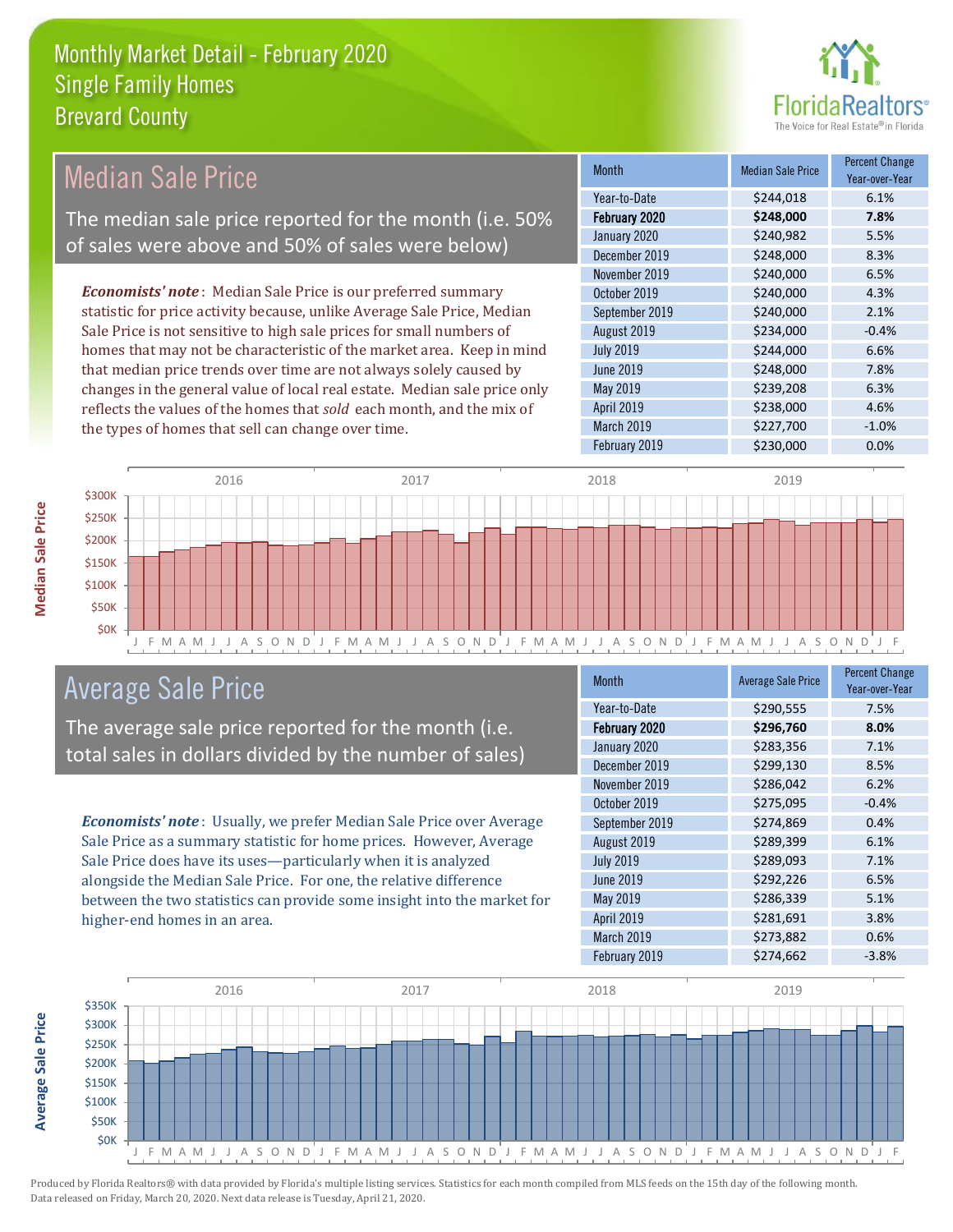

Year-over-Year

### **Ollar Volume**

The sum of the sale prices for all sales which closed during the month

*Economists' note* : Dollar Volume is simply the sum of all sale prices in a given time period, and can quickly be calculated by multiplying Closed Sales by Average Sale Price. It is a strong indicator of the health of the real estate industry in a market, and is of particular interest to real estate professionals, investors, analysts, and government agencies. Potential home sellers and home buyers, on the other hand, will likely be better served by paying attention to trends in the two components of Dollar Volume (i.e. sales and prices) individually.



# Median Percent of Original List Price Received

The median of the sale price (as a percentage of the original list price) across all properties selling during the month

*Economists' note* : The Median Percent of Original List Price Received is useful as an indicator of market recovery, since it typically rises as buyers realize that the market may be moving away from them and they need to match the selling price (or better it) in order to get a contract on the house. This is usually the last measure to indicate a market has shifted from down to up, so it is what we would call a *lagging* indicator.

| <b>Month</b>      | Med. Pct. of Orig.<br><b>List Price Received</b> | <b>Percent Change</b><br>Year-over-Year |
|-------------------|--------------------------------------------------|-----------------------------------------|
| Year-to-Date      | 96.8%                                            | 1.6%                                    |
| February 2020     | 97.1%                                            | 1.9%                                    |
| January 2020      | 96.5%                                            | 1.5%                                    |
| December 2019     | 96.9%                                            | 1.6%                                    |
| November 2019     | 97.1%                                            | 1.1%                                    |
| October 2019      | 96.6%                                            | 0.6%                                    |
| September 2019    | 97.0%                                            | 0.5%                                    |
| August 2019       | 96.7%                                            | 0.1%                                    |
| <b>July 2019</b>  | 96.5%                                            | 0.0%                                    |
| <b>June 2019</b>  | 96.7%                                            | $-0.2%$                                 |
| <b>May 2019</b>   | 96.0%                                            | $-0.7%$                                 |
| <b>April 2019</b> | 95.9%                                            | $-0.9%$                                 |
| March 2019        | 95.8%                                            | $-1.1%$                                 |
| February 2019     | 95.3%                                            | $-0.7%$                                 |

June 2019 **\$270.0 Million** 2.7%

November 2019 **\$230.3 Million** 25.1% October 2019 **\$203.3 Million** -9.0% September 2019 **\$213.0 Million** 3.9% August 2019 **\$272.9 Million** 3.2% July 2019 **\$284.8 Million** 10.1%

January 2020 \$169.7 Million 23.1% December 2019 **\$267.1 Million** 29.4%

February 2020 **\$206.2 Million 12.8%** Year-to-Date \$376.0 Million 17.2%

Month **Dollar Volume** Percent Change

March 2019 **\$246.8 Million** -3.0%

February 2019 **\$182.9 Million** -7.6%

\$281.1 Million 14.2%

\$313.8 Million 22.2%

May 2019

April 2019

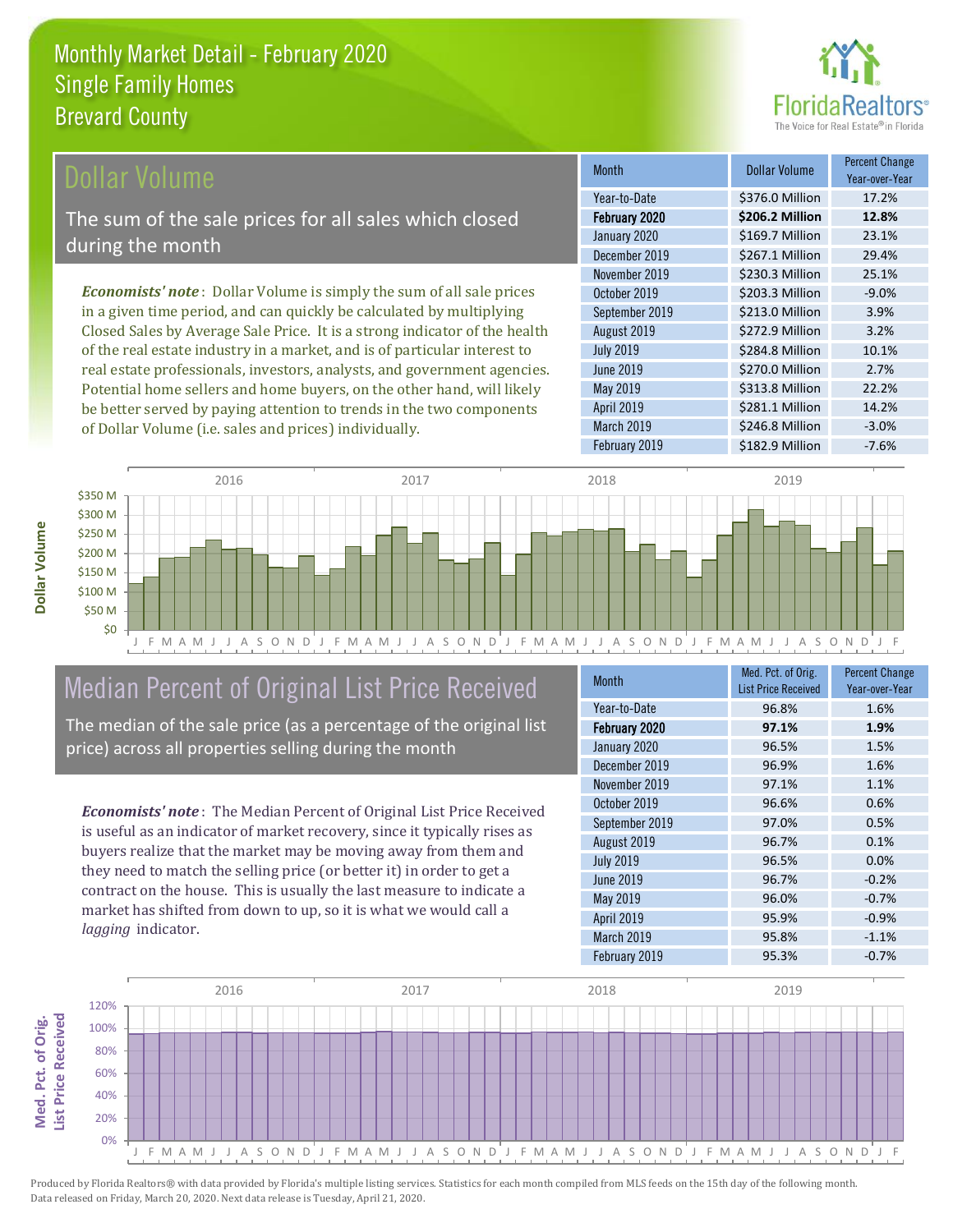

# Median Time to Contract

The median number of days between the listing date and contract date for all Closed Sales during the month

*Economists' note* : Like Time to Sale, Time to Contract is a measure of the length of the home selling process calculated for sales which closed during the month. The difference is that Time to Contract measures the number of days between the initial listing of a property and the signing of the contract which eventually led to the closing of the sale. When the gap between Median Time to Contract and Median Time to Sale grows, it is usually a sign of longer closing times and/or declining numbers of cash sales.

| <b>Month</b>     | Median Time to<br>Contract | <b>Percent Change</b><br>Year-over-Year |
|------------------|----------------------------|-----------------------------------------|
| Year-to-Date     | 37 Days                    | $-32.7%$                                |
| February 2020    | 38 Days                    | $-33.3%$                                |
| January 2020     | 36 Days                    | $-33.3%$                                |
| December 2019    | 30 Days                    | $-31.8%$                                |
| November 2019    | 29 Days                    | $-25.6%$                                |
| October 2019     | 38 Days                    | 11.8%                                   |
| September 2019   | 31 Days                    | 3.3%                                    |
| August 2019      | 30 Days                    | $-6.3%$                                 |
| <b>July 2019</b> | 32 Days                    | 10.3%                                   |
| June 2019        | 36 Days                    | 38.5%                                   |
| <b>May 2019</b>  | 38 Days                    | 40.7%                                   |
| April 2019       | 41 Days                    | 51.9%                                   |
| March 2019       | 49 Days                    | 63.3%                                   |
| February 2019    | 57 Days                    | 46.2%                                   |





# Median Time to Sale

The median number of days between the listing date and closing date for all Closed Sales during the month

*Economists' note* : Time to Sale is a measure of the length of the home selling process, calculated as the number of days between the initial listing of a property and the closing of the sale. *Median* Time to Sale is the amount of time the "middle" property selling this month was on the market. That is, 50% of homes selling this month took *less* time to sell, and 50% of homes took *more* time to sell. Median Time to Sale gives a more accurate picture than Average Time to Sale, which can be skewed upward by small numbers of properties taking an abnormally long time to sell.

| Month            | <b>Median Time to Sale</b> | <b>Percent Change</b><br>Year-over-Year |
|------------------|----------------------------|-----------------------------------------|
| Year-to-Date     | 82 Days                    | $-12.8%$                                |
| February 2020    | 83 Days                    | $-11.7%$                                |
| January 2020     | 79 Days                    | $-14.1%$                                |
| December 2019    | 69 Days                    | $-15.9%$                                |
| November 2019    | 67 Days                    | $-15.2%$                                |
| October 2019     | 77 Days                    | 5.5%                                    |
| September 2019   | 73 Days                    | 2.8%                                    |
| August 2019      | 71 Days                    | 0.0%                                    |
| <b>July 2019</b> | 74 Days                    | 7.2%                                    |
| June 2019        | 75 Days                    | 11.9%                                   |
| May 2019         | 79 Days                    | 17.9%                                   |
| April 2019       | 79 Days                    | 19.7%                                   |
| March 2019       | 90 Days                    | 30.4%                                   |
| February 2019    | 94 Days                    | 13.3%                                   |

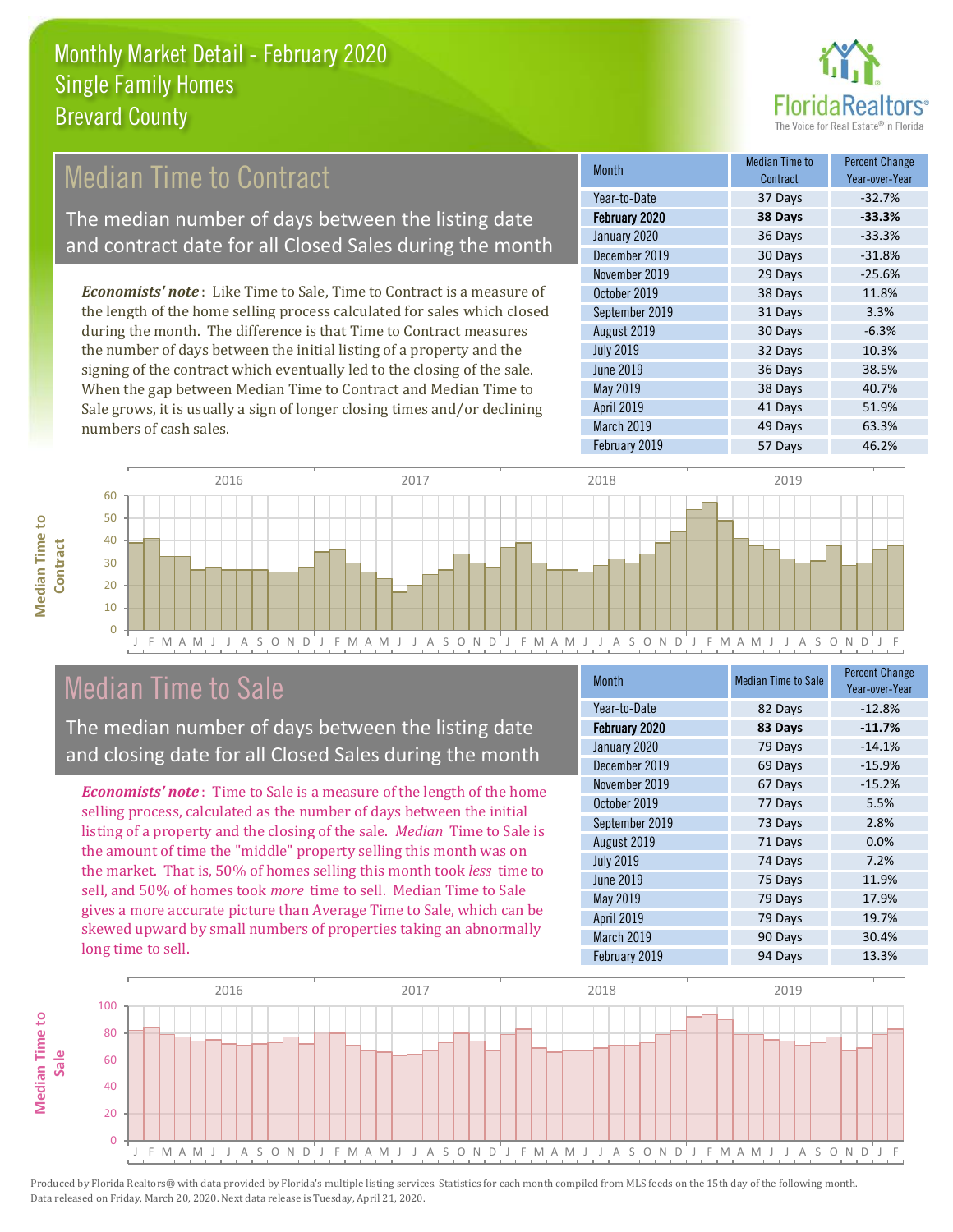

| <b>New Pending Sales</b>                                                       | <b>Month</b>     | <b>New Pending Sales</b> | <b>Percent Change</b><br>Year-over-Year |
|--------------------------------------------------------------------------------|------------------|--------------------------|-----------------------------------------|
|                                                                                | Year-to-Date     | 2,028                    | 14.2%                                   |
| The number of listed properties that went under                                | February 2020    | 1,075                    | 16.2%                                   |
| contract during the month                                                      | January 2020     | 953                      | 12.0%                                   |
|                                                                                | December 2019    | 688                      | 12.4%                                   |
|                                                                                | November 2019    | 828                      | 22.8%                                   |
| <b>Economists' note</b> : Because of the typical length of time it takes for a | October 2019     | 935                      | 22.7%                                   |
| sale to close, economists consider Pending Sales to be a decent                | September 2019   | 784                      | $-1.4%$                                 |
| indicator of potential future Closed Sales. It is important to bear in         | August 2019      | 893                      | $-1.0%$                                 |
| mind, however, that not all Pending Sales will be closed successfully.         | <b>July 2019</b> | 1,005                    | 7.7%                                    |
| So, the effectiveness of Pending Sales as a future indicator of Closed         | June 2019        | 988                      | 0.3%                                    |
| Sales is susceptible to changes in market conditions such as the               | May 2019         | 1,022                    | $-1.5%$                                 |

J F M A M J J A S O N D J F M A M J J A S O N D J F M A M J J A S O N D J F M A M J J A S O N D J F  $\Omega$ 200 400 600 800 1,000 1,200 1,400 2016 2017 2018 2019

# New Listings

distressed properties for sale.

The number of properties put onto the market during the month

availability of financing for homebuyers and the inventory of

*Economists' note* : New Listings tend to rise in delayed response to increasing prices, so they are often seen as a lagging indicator of market health. As prices rise, potential sellers raise their estimations of value—and in the most recent cycle, rising prices have freed up many potential sellers who were previously underwater on their mortgages. Note that in our calculations, we take care to not include properties that were recently taken off the market and quickly relisted, since these are not really *new* listings.

| <b>Month</b>     | <b>New Listings</b> | <b>Percent Change</b><br>Year-over-Year |
|------------------|---------------------|-----------------------------------------|
| Year-to-Date     | 2,180               | 1.7%                                    |
| February 2020    | 1,110               | 4.7%                                    |
| January 2020     | 1,070               | $-1.3%$                                 |
| December 2019    | 750                 | 7.1%                                    |
| November 2019    | 959                 | 1.2%                                    |
| October 2019     | 1,092               | 4.0%                                    |
| September 2019   | 909                 | $-2.5%$                                 |
| August 2019      | 983                 | $-19.1%$                                |
| <b>July 2019</b> | 1,091               | 0.6%                                    |
| <b>June 2019</b> | 1,023               | $-10.3%$                                |
| May 2019         | 1,122               | $-16.0%$                                |
| April 2019       | 1,088               | $-5.9%$                                 |
| March 2019       | 1,121               | $-7.7%$                                 |
| February 2019    | 1,060               | 2.3%                                    |

February 2019 **925** 925 2.1%

April 2019 1,138 10.7% March 2019 1,145 10.7%



**New Listings**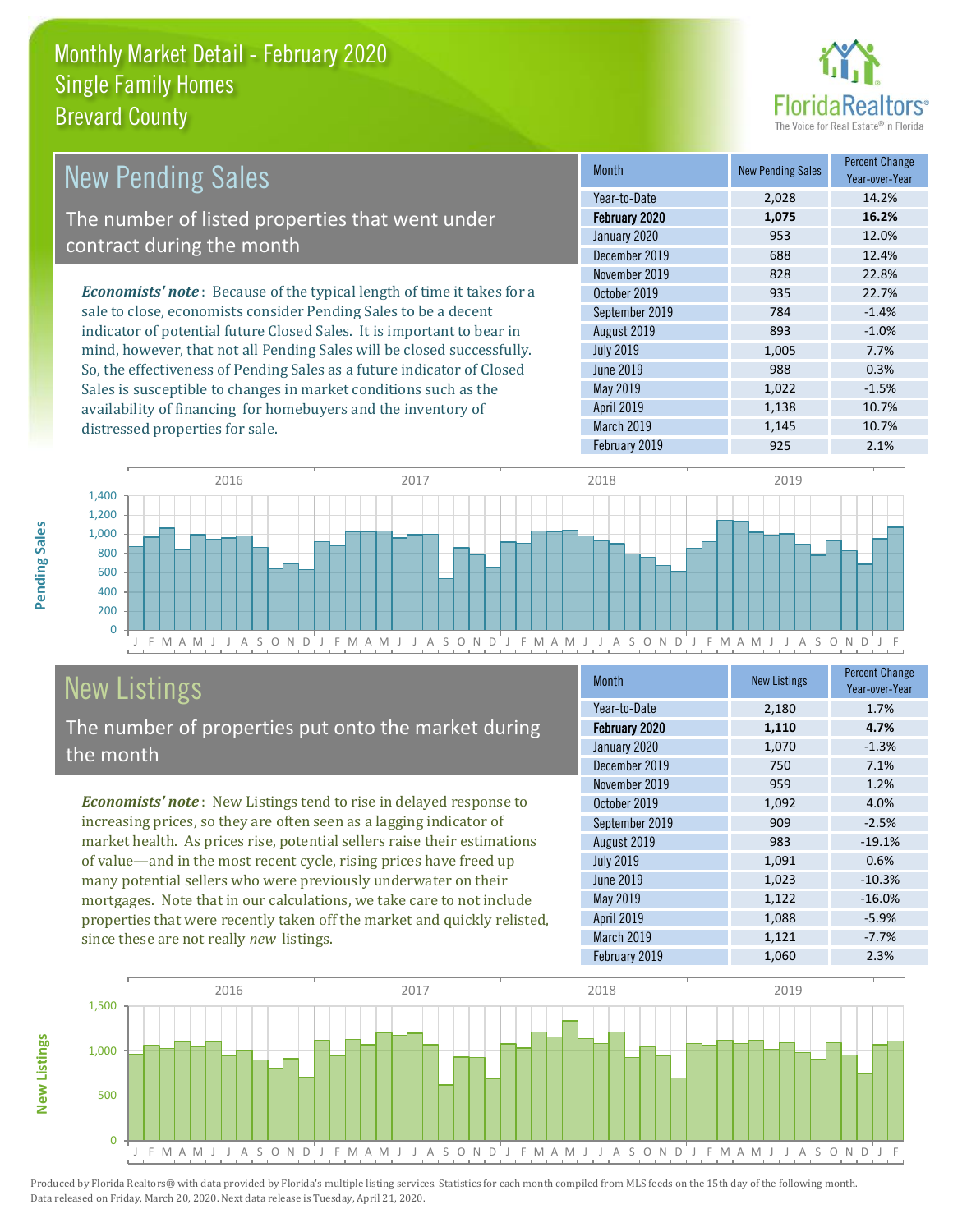

# *Economists' note* : There are a number of ways to define and calculate Inventory (Active Listings) The number of property listings active at the end of the month

Inventory. Our method is to simply count the number of active listings on the last day of the month, and hold this number to compare with the same month the following year. Inventory rises when New Listings are outpacing the number of listings that go off-market (regardless of whether they actually sell). Likewise, it falls when New Listings aren't keeping up with the rate at which homes are going off-market.

| <b>Month</b>             | Inventory | <b>Percent Change</b><br>Year-over-Year |
|--------------------------|-----------|-----------------------------------------|
| <b>YTD (Monthly Avg)</b> | 2,255     | $-23.6%$                                |
| February 2020            | 2,238     | $-24.2%$                                |
| January 2020             | 2,272     | $-22.9%$                                |
| December 2019            | 2,235     | $-20.4%$                                |
| November 2019            | 2,332     | $-20.1%$                                |
| October 2019             | 2,348     | $-16.3%$                                |
| September 2019           | 2,313     | $-12.1%$                                |
| August 2019              | 2,314     | $-15.2%$                                |
| <b>July 2019</b>         | 2,405     | $-6.3%$                                 |
| <b>June 2019</b>         | 2,433     | $-3.3%$                                 |
| May 2019                 | 2,553     | $-0.2%$                                 |
| April 2019               | 2,586     | 7.7%                                    |
| March 2019               | 2,769     | 18.8%                                   |
| February 2019            | 2,954     | 31.6%                                   |



# Months Supply of Inventory

An estimate of the number of months it will take to deplete the current Inventory given recent sales rates

*Economists' note* : MSI is a useful indicator of market conditions. The benchmark for a balanced market (favoring neither buyer nor seller) is 5.5 months of inventory. Anything higher is traditionally a buyers' market, and anything lower is a sellers' market. There is no single accepted way of calculating MSI. A common method is to divide current Inventory by the most recent month's Closed Sales count, but this count is a usually poor predictor of future Closed Sales due to seasonal cycles. To eliminate seasonal effects, we use the 12-month average of monthly Closed Sales instead.

| <b>Month</b>             | <b>Months Supply</b> | <b>Percent Change</b><br>Year-over-Year |
|--------------------------|----------------------|-----------------------------------------|
| <b>YTD (Monthly Avg)</b> | 2.6                  | $-27.8%$                                |
| February 2020            | 2.6                  | $-27.8%$                                |
| January 2020             | 2.6                  | $-27.8%$                                |
| December 2019            | 2.6                  | $-23.5%$                                |
| November 2019            | 2.8                  | $-20.0%$                                |
| October 2019             | 2.8                  | $-15.2%$                                |
| September 2019           | 2.8                  | $-12.5%$                                |
| August 2019              | 2.8                  | $-15.2%$                                |
| <b>July 2019</b>         | 2.9                  | $-6.5%$                                 |
| <b>June 2019</b>         | 2.9                  | $-6.5%$                                 |
| May 2019                 | 3.0                  | $-3.2%$                                 |
| <b>April 2019</b>        | 3.1                  | 6.9%                                    |
| March 2019               | 3.4                  | 21.4%                                   |
| February 2019            | 3.6                  | 33.3%                                   |

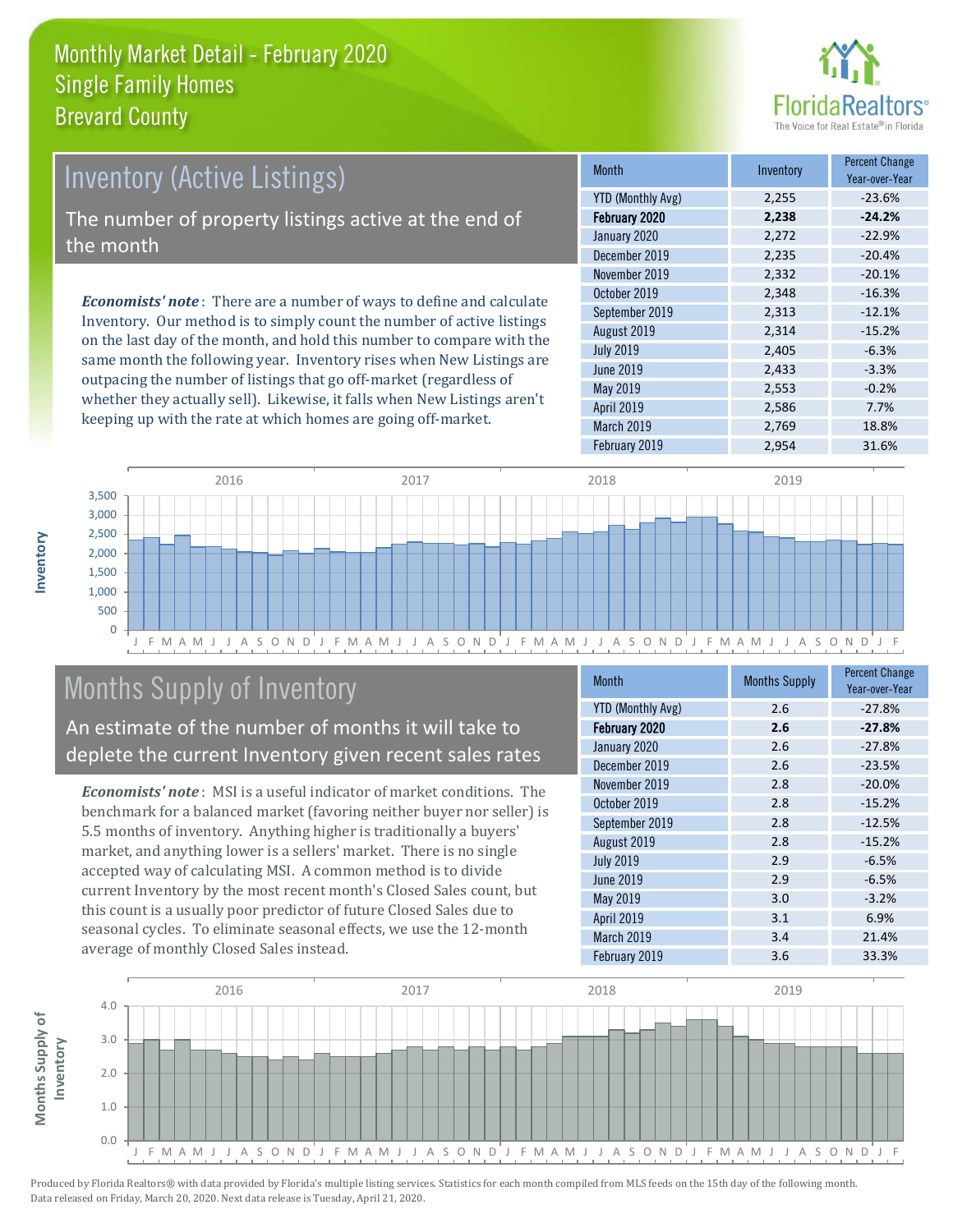than changes from one month to the next.



#### $$100,000 - $149,999$  44 -47.6% Sale Price Closed Sales Percent Change Year-over-Year Less than \$50,000 2 0.0% \$50,000 - \$99,999 17 41.7% \$150,000 - \$199,999 150 -0.7% \$200,000 - \$249,999 138 1.5% \$400,000 - \$599,999 77 4.1% \$600,000 - \$999,999 34 126.7% *Economists' note:* Closed Sales are one of the simplest—yet most important—indicators for the residential real estate market. When comparing Closed Sales across markets of different sizes, we recommend comparing the percent changes in sales rather than the number of sales. Closed Sales (and many other market metrics) are affected by seasonal cycles, so actual trends are more accurately represented by year-over-year changes (i.e. comparing a month's sales to the amount of sales in the same month in the previous year), rather \$250,000 - \$299,999 109 14.7% \$300,000 - \$399,999 115 30.7% Closed Sales by Sale Price The number of sales transactions which closed during the month



### Median Time to Contract by Sale Price The median number of days between the listing date and contract date for all Closed Sales during the month

*Economists' note* : Like Time to Sale, Time to Contract is a measure of the length of the home selling process calculated for sales which closed during the month. The difference is that Time to Contract measures the number of days between the initial listing of a property and the signing of the contract which eventually led to the closing of the sale. When the gap between Median Time to Contract and Median Time to Sale grows, it is usually a sign of longer closing times and/or declining numbers of cash sales.

| Sale Price            | Median Time to<br>Contract | <b>Percent Change</b><br>Year-over-Year |
|-----------------------|----------------------------|-----------------------------------------|
| Less than \$50,000    | 9 Days                     | $-90.2%$                                |
| \$50,000 - \$99,999   | 15 Days                    | 275.0%                                  |
| $$100,000 - $149,999$ | 60 Days                    | 114.3%                                  |
| \$150,000 - \$199,999 | 25 Days                    | $-49.0%$                                |
| \$200,000 - \$249,999 | 39 Days                    | $-35.0%$                                |
| \$250,000 - \$299,999 | 33 Days                    | $-46.8%$                                |
| \$300,000 - \$399,999 | 41 Days                    | $-35.9%$                                |
| \$400,000 - \$599,999 | 44 Days                    | $-38.9%$                                |
| \$600,000 - \$999,999 | 68 Days                    | $-30.6%$                                |
| \$1,000,000 or more   | 218 Days                   | 31.3%                                   |

\$1,000,000 or more 9 0.0%



Produced by Florida Realtors® with data provided by Florida's multiple listing services. Statistics for each month compiled from MLS feeds on the 15th day of the following month. Data released on Friday, March 20, 2020. Next data release is Tuesday, April 21, 2020.

**Median Time to Contract**

**Median Time to Contract**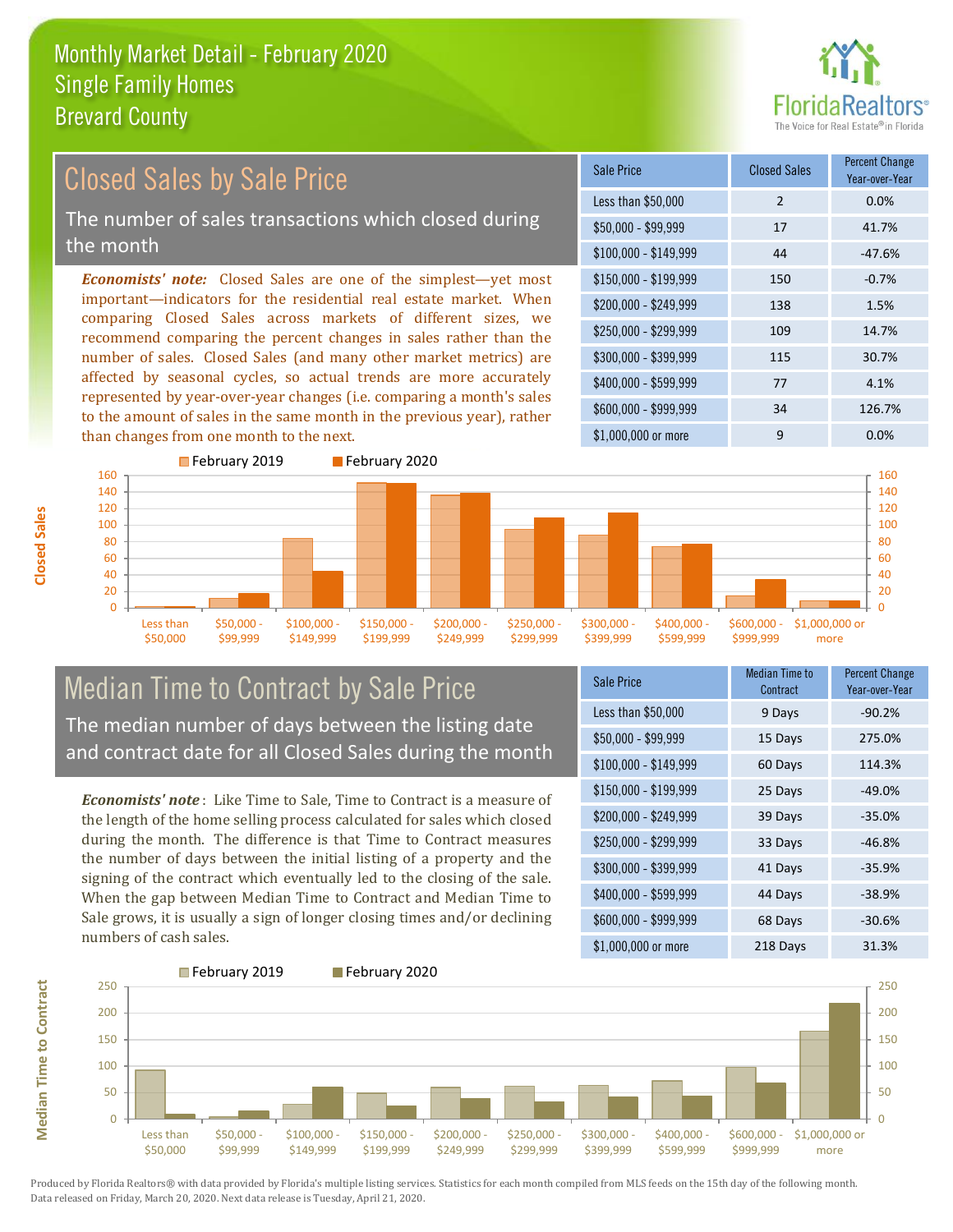

# New Listings by Initial Listing Price The number of properties put onto the market during

the month

*Economists' note:* New Listings tend to rise in delayed response to increasing prices, so they are often seen as a lagging indicator of market health. As prices rise, potential sellers raise their estimations of value—and in the most recent cycle, rising prices have freed up many potential sellers who were previously underwater on their mortgages. Note that in our calculations, we take care to not include properties that were recently taken off the market and quickly relisted, since these are not really *new* listings.

| <b>Initial Listing Price</b> | <b>New Listings</b> | <b>Percent Change</b><br>Year-over-Year |
|------------------------------|---------------------|-----------------------------------------|
| Less than \$50,000           | $\mathcal{P}$       | $-50.0%$                                |
| $$50,000 - $99,999$          | 14                  | $-33.3%$                                |
| $$100,000 - $149,999$        | 54                  | $-37.2%$                                |
| $$150,000 - $199,999$        | 201                 | $-6.1%$                                 |
| \$200,000 - \$249,999        | 206                 | 2.5%                                    |
| \$250,000 - \$299,999        | 195                 | 34.5%                                   |
| \$300,000 - \$399,999        | 212                 | 48.3%                                   |
| \$400,000 - \$599,999        | 145                 | $-5.2%$                                 |
| \$600,000 - \$999,999        | 58                  | $-22.7%$                                |
| \$1,000,000 or more          | 23                  | 27.8%                                   |



February 2019 February 2020



### Inventory by Current Listing Price The number of property listings active at the end of the month

*Economists' note* : There are a number of ways to define and calculate Inventory. Our method is to simply count the number of active listings on the last day of the month, and hold this number to compare with the same month the following year. Inventory rises when New Listings are outpacing the number of listings that go off-market (regardless of whether they actually sell). Likewise, it falls when New Listings aren't keeping up with the rate at which homes are going off-market.

| <b>Current Listing Price</b> | Inventory | <b>Percent Change</b><br>Year-over-Year |
|------------------------------|-----------|-----------------------------------------|
| Less than \$50,000           | 4         | $-50.0%$                                |
| $$50,000 - $99,999$          | 26        | $-7.1%$                                 |
| $$100,000 - $149,999$        | 114       | $-33.7%$                                |
| $$150,000 - $199,999$        | 289       | $-32.9%$                                |
| \$200,000 - \$249,999        | 351       | $-25.6%$                                |
| \$250,000 - \$299,999        | 345       | $-10.6%$                                |
| \$300,000 - \$399,999        | 376       | $-27.1%$                                |
| \$400,000 - \$599,999        | 401       | $-18.3%$                                |
| \$600,000 - \$999,999        | 222       | $-24.2%$                                |
| \$1,000,000 or more          | 110       | $-29.9%$                                |



Produced by Florida Realtors® with data provided by Florida's multiple listing services. Statistics for each month compiled from MLS feeds on the 15th day of the following month. Data released on Friday, March 20, 2020. Next data release is Tuesday, April 21, 2020.

**Inventory**